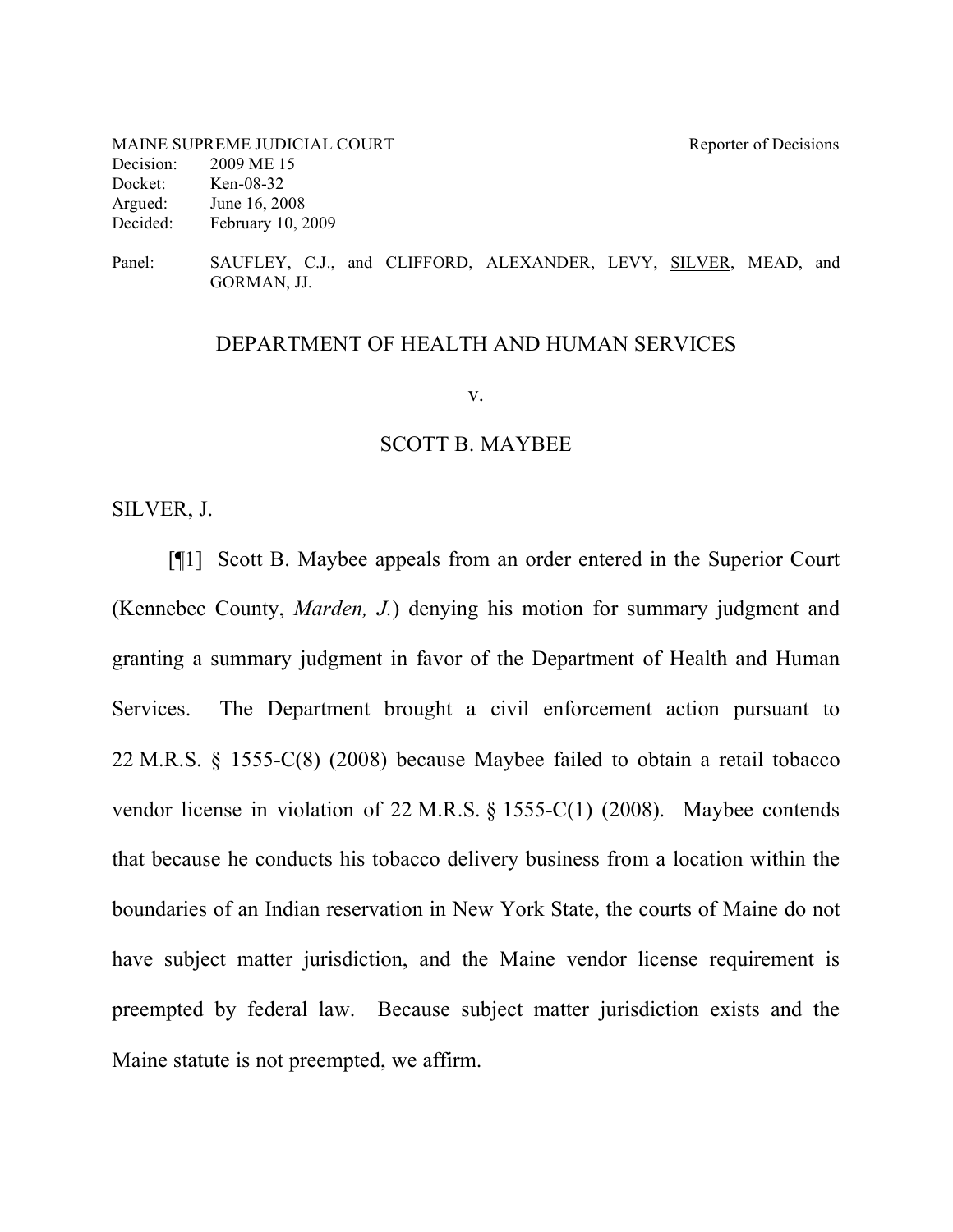### I. BACKGROUND

[¶2] Maybee is an enrolled member<sup>1</sup> of the Seneca Nation of Indians. The Seneca Nation is a federally recognized Indian nation whose tribal territory is located in western New York State. Maybee, through several sole proprietorships, sells tobacco products at retail over the Internet and by mail order. His businesses operate from a location on the Seneca reservation. Maybee accepts orders for cigarettes and mails the orders directly to consumers, some of whom are in Maine.

[¶3] In 2006, the Department filed a complaint alleging sixty-seven violations of 22 M.R.S. § 1555-C(1). Both parties filed dispositive motions, and the court granted the Department's motion for summary judgment on the basis that federal law does not preempt the Maine tobacco vendor licensing requirement. The court then held a hearing on penalties and imposed a fine of \$33,500, pursuant to 22 M.R.S. § 1555-C(1)(A), (8) (2008). This appeal followed.

### II. DISCUSSION

[¶4] We review a grant of summary judgment de novo, considering the evidence in the light most favorable to the party against whom judgment has been entered, to decide whether the parties' statements of material facts and the referenced record material reveal a genuine issue of material fact. *Dyer v. Dep't of*

 $1$  The United States Supreme Court has noted that persons who are not members of a tribe are not "constituents of the governing Tribe." *Washington v. Confederated Tribes of the Colville Indian Reservation*, 447 U.S. 134, 161 (1980). Maybee presumably asserts his status as an enrolled member to support his arguments on subject matter jurisdiction and preemption.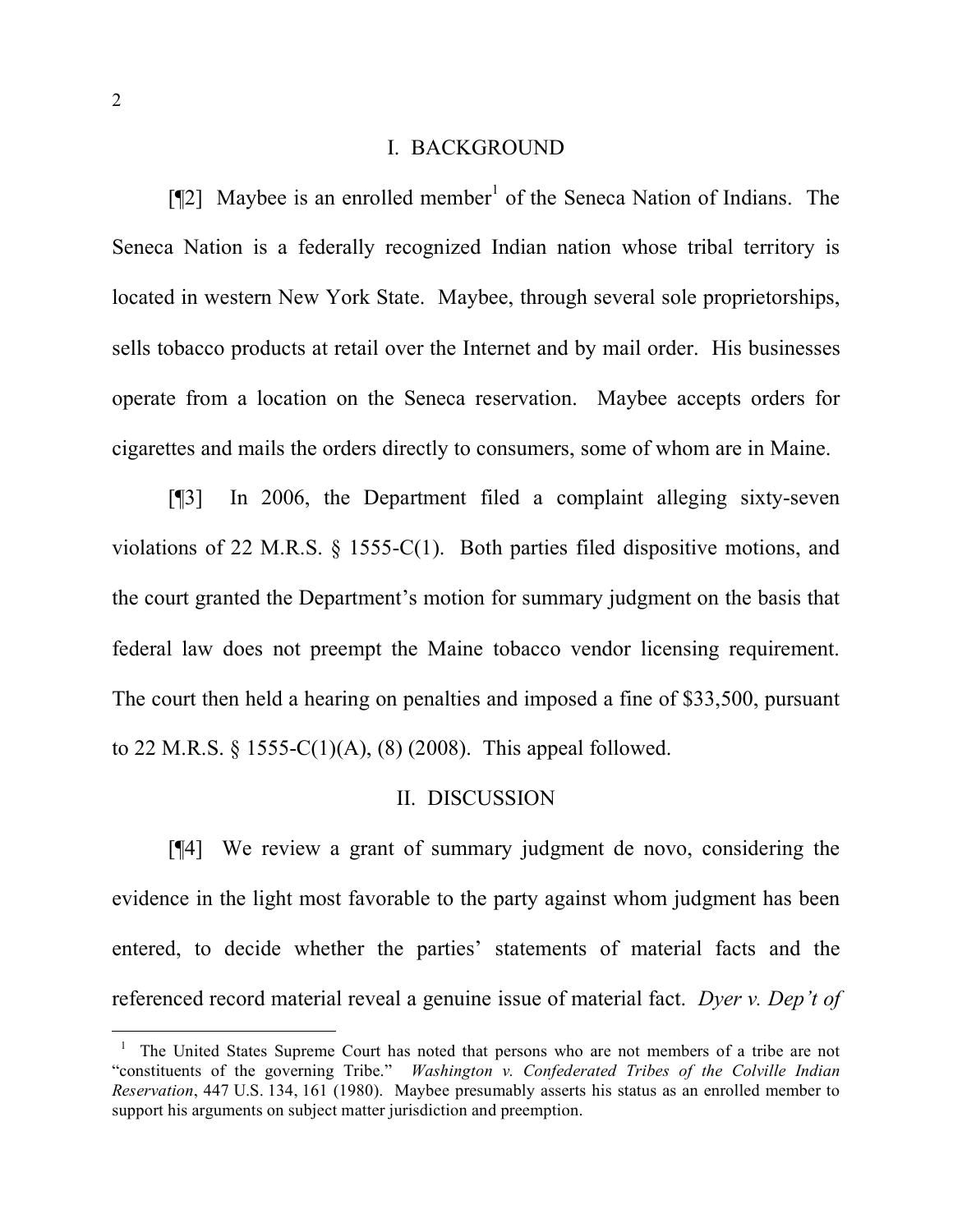*Transp.*, 2008 ME 106, ¶ 14, 951 A.2d 821, 825. We will affirm a grant of summary judgment if the record reflects that there is no genuine issue of material fact and the moving party is entitled to judgment as a matter of law. *Id.*

[¶5] The tobacco vendor license statute, 22 M.R.S. § 1555-C(1), makes it "unlawful for any person to accept an order for a delivery sale of tobacco products to a consumer in the State unless that person is licensed under this chapter as a tobacco retailer." A delivery sale is defined as the sale of a tobacco product to a consumer in Maine when the purchaser submits the order by the Internet, telephone, or delivery service, or the products are delivered by the use of a commercial delivery service. 22 M.R.S. § 1551(1-B), (1-C) (2008). Licensing requirements for delivery sales apply when the purchase is for personal consumption rather than resale and the purchaser is not a licensed tobacco distributor or retailer. 22 M.R.S. §§ 1551(1-A) , (1-B), 1555-C(1) (2008).

[¶6] Maybee contends that because the license requirement is triggered by the acceptance of an order, and because his businesses are on the reservation and accept orders from that location, his activity must be deemed to take place within the reservation's boundaries. We disagree. Maybee, as a delivery seller, engages in activity that reaches beyond the reservation when he accepts orders from and sends cigarettes to consumers who are off the reservation.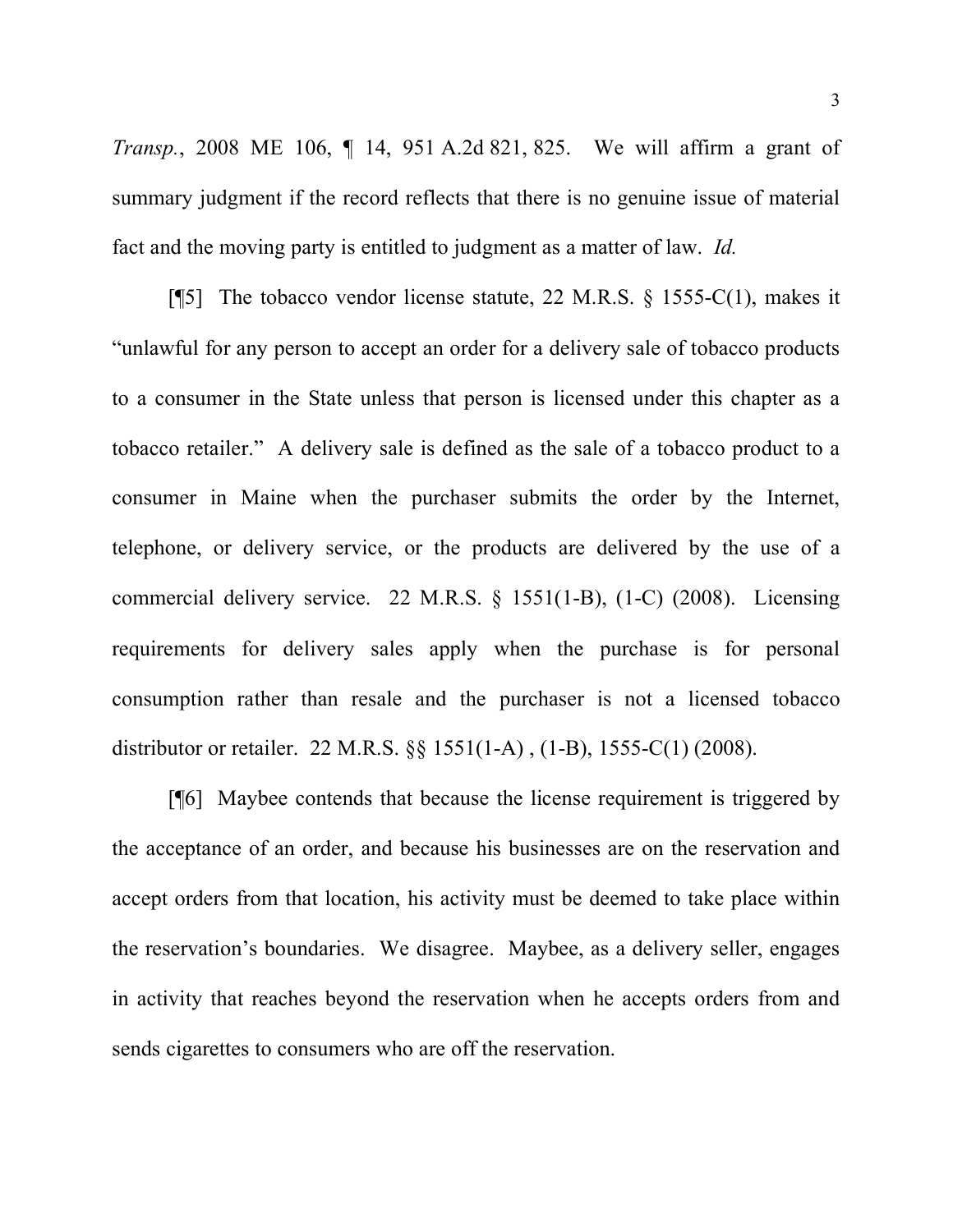[¶7] Maybee's business interactions with consumers off the reservation are important to the analysis of both subject matter jurisdiction and preemption. Subject matter jurisdiction addresses whether the court has the authority to adjudicate the matter. *Int'l Paper Co. v. Town of Jay*, 665 A.2d 998, 1001 (Me. 1995). Maybee cites *Williams v. Lee*, 358 U.S. 217 (1959), and *Kennerly v. District Court*, 400 U.S. 423 (1971) (per curiam), in support of his position that subject matter jurisdiction is lacking. In *Williams* and *Kennerly*, the United States Supreme Court held that the state courts of Arizona and Montana, respectively, lacked subject matter jurisdiction because these states had not accepted jurisdiction over Native Americans on reservations. *Williams*, 358 U.S. at 222-23; *Kennerly*, 400 U.S. at 425-27.

[¶8] Maybee's reliance on *Williams* and *Kennerly* is misplaced. Those cases discuss activity that took place entirely within the reservation, and, for that reason, do not provide guidance here. Both involve collection actions by merchants with stores on reservations against Native Americans who purchased goods on credit at those stores. *Williams*, 358 U.S. at 217-18; *Kennerly*, 400 U.S. at 424. As mentioned above, Maybee's customers are not on the reservation. They buy their cigarettes through the Internet or by mail order, and accept delivery in Maine.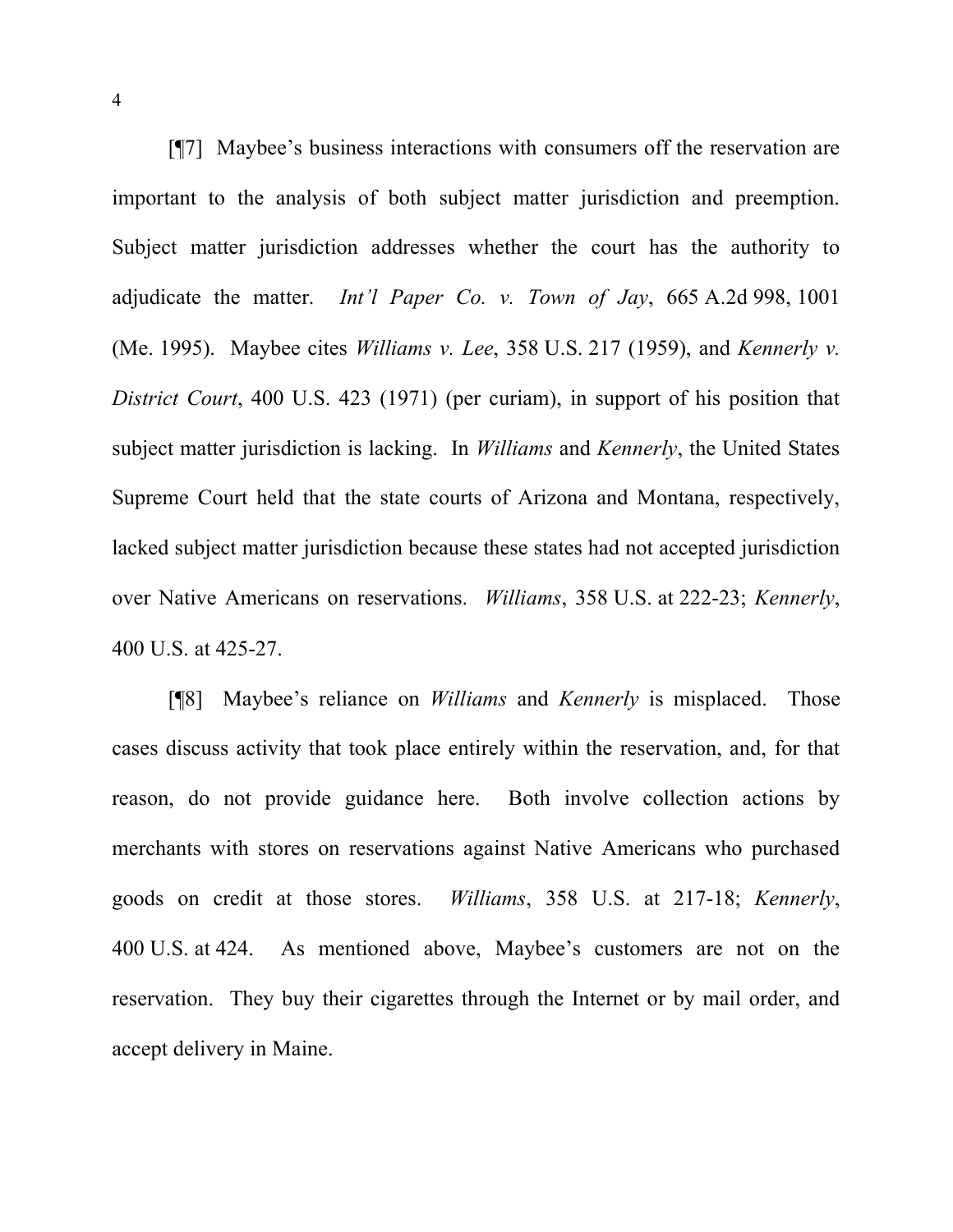[¶9] Maybee's preemption argument is based on the same flawed premise; he asserts that because his businesses are physically located on the reservation when they accept orders, his transactions are governed by the law applicable to activities that occur within reservation boundaries. Maybee argues that 22 M.R.S. § 1555-C(1) is preempted by federal law that restricts state authority over Native Americans conducting activities within reservations, citing *White Mountain Apache Tribe v. Bracker*, 448 U.S. 136 (1980), and *Moe v. Confederated Salish & Kootenai Tribes of the Flathead Reservation*, 425 U.S. 463 (1976). 2

[¶10] In *White Mountain Apache Tribe*, the United States Supreme Court held that preemption is one of two "independent but related barriers" to the exercise of state authority over tribal reservations and members. 448 U.S. at 142-43. Because the Indian Commerce Clause of the United States Constitution grants Congress the power to regulate commerce with Indian tribes, federal law may preempt state law in some areas. *Id.* at 142 (citing U.S. Const. art. I, § 8, cl. 3). However, there is no federal statute, federal regulation, or other federal law that preempts Maine's tobacco vendor licensing requirement.

 $2\degree$  The United States Supreme Court recently held that two other provisions of the Maine law governing tobacco sales, 22 M.R.S. §§ 1555-C(3)(C), 1555-D (2008), are preempted by a federal statute, *Rowe v. N.H. Motor Transp. Ass'n*, 552 U.S. ---, 128 S. Ct. 989, 993 (2008), but those provisions are not at issue in the present case.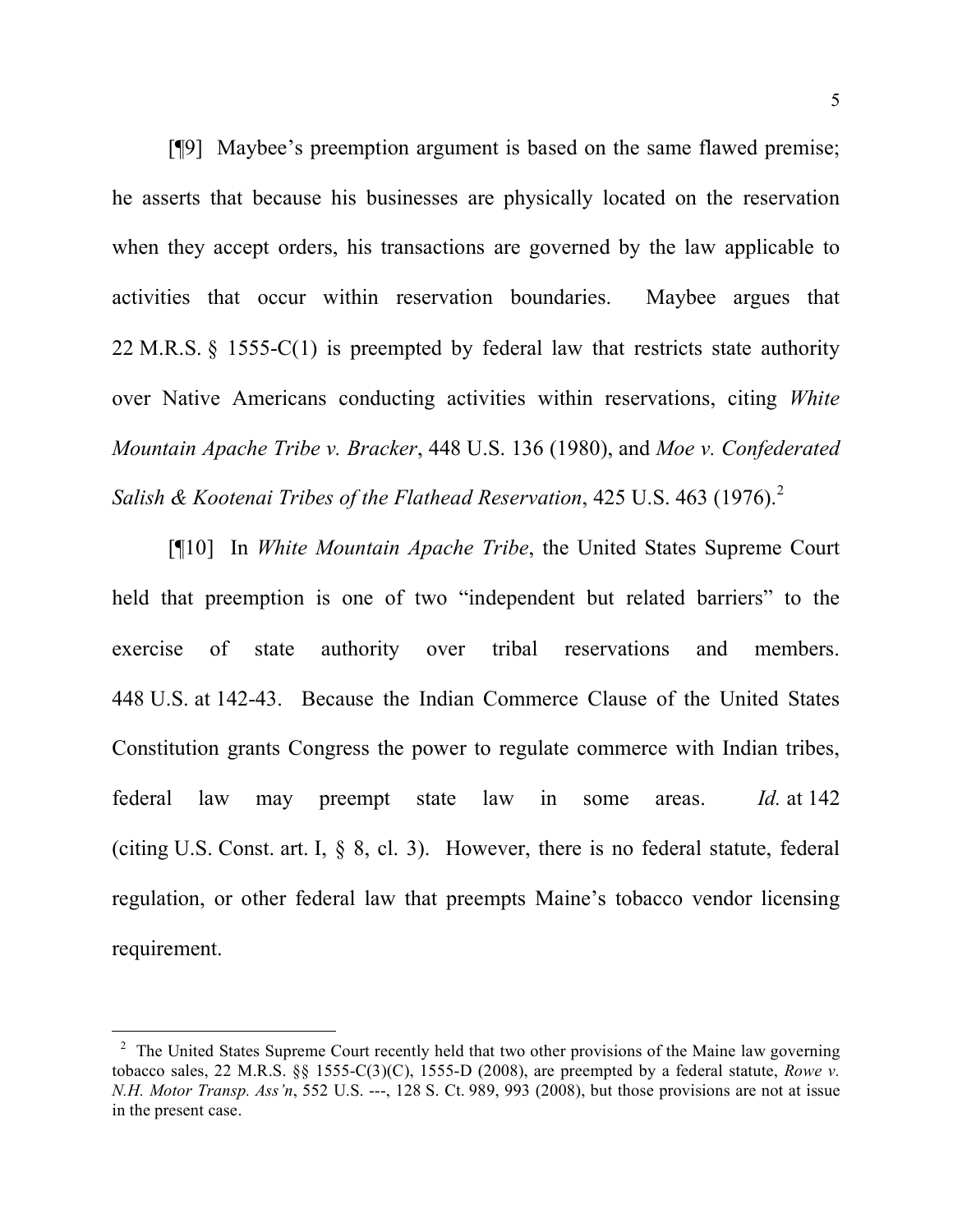[¶11] The other barrier arises when state regulation infringes on tribal self-government and requires an inquiry or balancing test that the Court applies when the state seeks to regulate conduct that takes place entirely on a reservation. *Id.* at 142, 144-45. In cases involving the on-reservation conduct of persons who are not Native American, the Court balances the tribe's interest in self-government against the state's interest in regulating on-reservation activity. *Wagnon v. Prairie Band Potawatomi Nation*, 546 U.S. 95, 99 (2005) (citing *White Mountain Apache Tribe*, 448 U.S. at 144).

[¶12] The balancing test described in *White Mountain Apache Tribe* and *Wagnon* is inapplicable to the present case because Maybee's interactions with consumers in Maine extend beyond the boundaries of the reservation. Activity of tribal members that takes place within the reservation but has an impact outside the reservation may be regulated by the states. *Nevada v. Hicks*, 533 U.S. 353, 362-66 (2001) (holding that, in the absence of federal legislation to the contrary, the state has the authority to execute a search warrant on a reservation against a tribal member suspected of violating state law outside the reservation).

[¶13] The United States Supreme Court's holdings regarding vendor licensing requirements in *Rice v. Rehner*, 463 U.S. 713, 720 (1983), and *Moe*, 425 U.S. at 480-81, support Maine's enforcement of its tobacco vendor licensing requirements against Maybee. In *Rice*, the Court held that alcohol vendor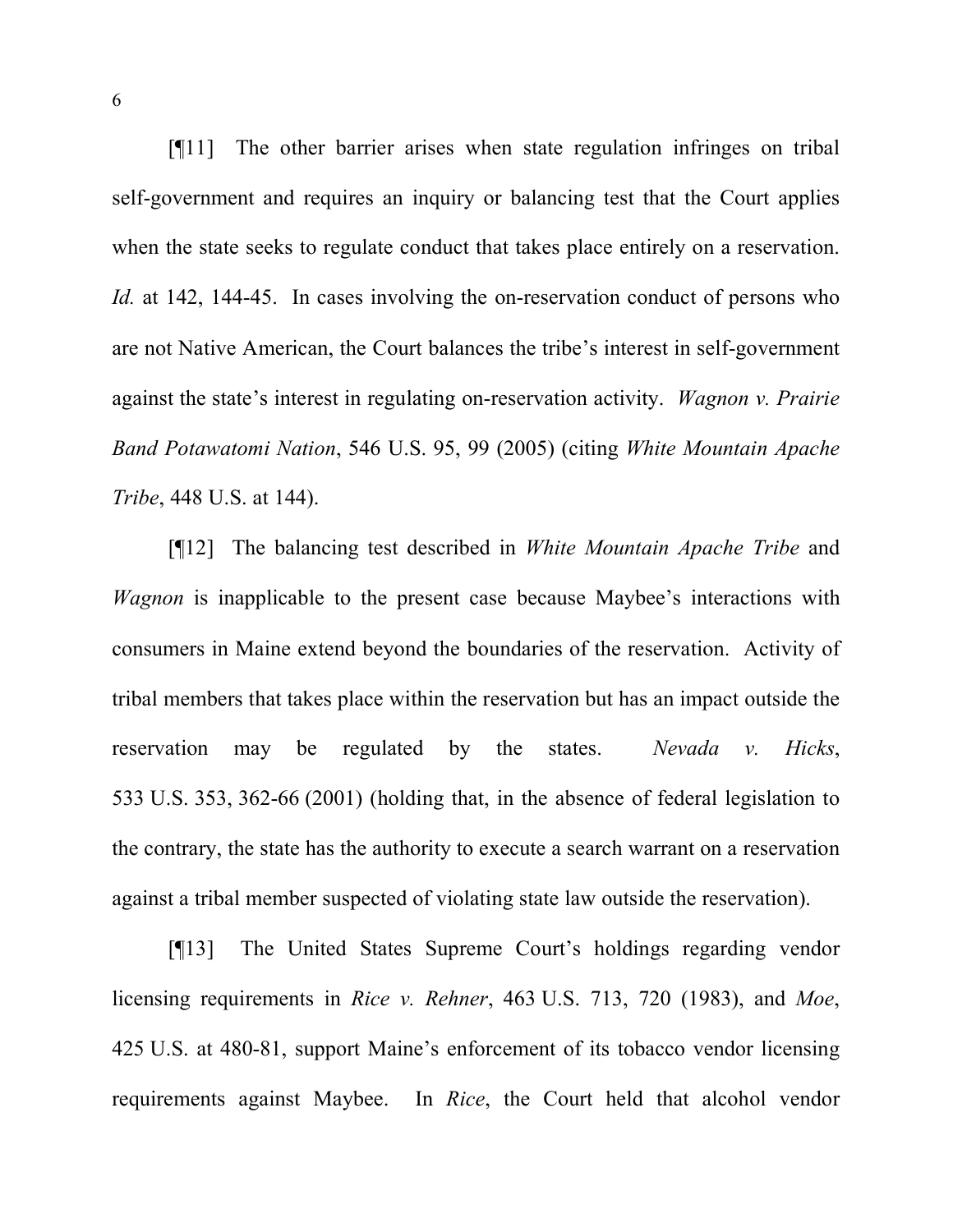licensing requirements, as applied to a tribal member on a reservation seeking to sell to persons who are not Native American, do not infringe upon tribal self-government. 463 U.S. at 720.

[¶14] Maybee argues that *Rice* is distinguishable because it involves a federal statute that grants states and tribes the authority to regulate alcohol sales on Indian reservations, *id.* at 715, 726-27, whereas there is no corresponding federal statute granting states the authority to regulate tobacco sales on reservations. However, the Court states in *Rice*:

To the extent that [the alcohol vendor] seeks to sell to non-Indians, or to Indians who are not members of the tribe with jurisdiction over the reservation on which the sale occurred, the decisions of this Court have already foreclosed [the vendor's] argument that the licensing requirements infringe upon tribal sovereignty.

*Id.* at 720.

[¶15] Contrary to Maybee's contentions, *Rice* has applicability beyond alcohol vendor license fees because the Court explicitly relies upon prior decisions concerning other types of fees. One of those decisions is *Moe*, which deals with a tobacco vendor license fee. *Rice*, 463 U.S. at 720 n.7 (citing *Moe*, 425 U.S. at 475-76). The Court struck down the fee in *Moe*, but under distinguishable facts, in that the state sought to enforce it against a "reservation Indian conducting a cigarette business for the Tribe, on reservation land." 425 U.S. at 480-81. Maybee, in contrast, conducts his transactions with consumers